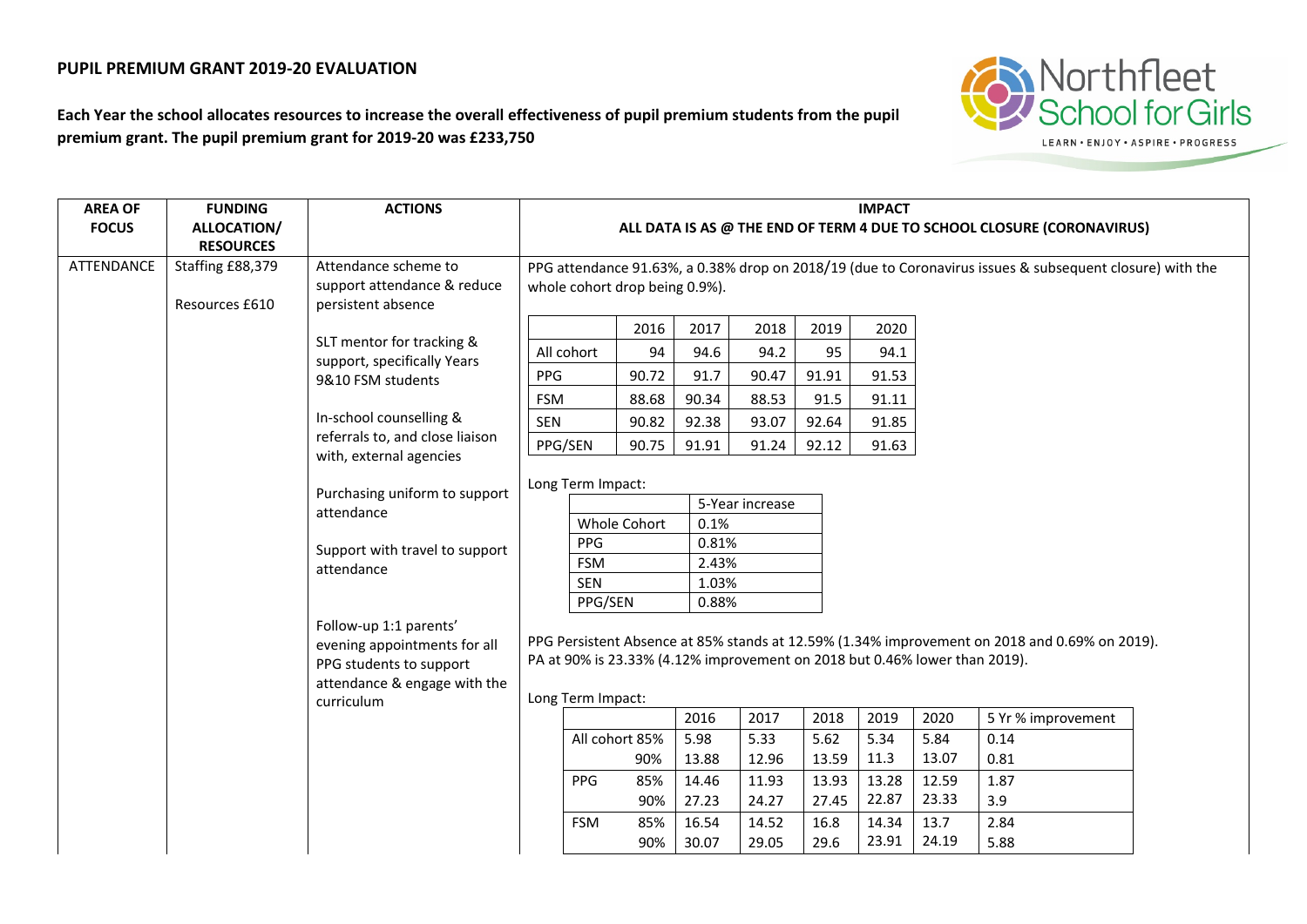|                  |                   |                                                                  | 94 PPG students were on the ESL attendance scheme for one or more terms throughout the year. Of these                                                                                                                           |        |        |                   |        |                                                                                                          |  |  |  |
|------------------|-------------------|------------------------------------------------------------------|---------------------------------------------------------------------------------------------------------------------------------------------------------------------------------------------------------------------------------|--------|--------|-------------------|--------|----------------------------------------------------------------------------------------------------------|--|--|--|
|                  |                   |                                                                  | students, 43.6% improved their attendance by 1 or more %.                                                                                                                                                                       |        |        |                   |        |                                                                                                          |  |  |  |
|                  |                   |                                                                  | 44.15% of the 77 FSM students on the scheme improved attendance.                                                                                                                                                                |        |        |                   |        |                                                                                                          |  |  |  |
|                  |                   |                                                                  | 79% of home visits were for PPG students.                                                                                                                                                                                       |        |        |                   |        |                                                                                                          |  |  |  |
|                  |                   |                                                                  | Of the 48 students referred for early Help/counselling 50% of these (24) were PPG students                                                                                                                                      |        |        |                   |        |                                                                                                          |  |  |  |
|                  |                   |                                                                  | Year 9&10 mentoring by SLT resulted in 36.1% of FSM students with an attendance of 95% or better tracked (Yr<br>9 was 45.7% and Yr 10 was 25%) and 72.1% of the group with 90% or better at the end of Term 4.                  |        |        |                   |        |                                                                                                          |  |  |  |
|                  |                   |                                                                  | Parental support through follow-up parent meetings increased as follows;<br>Year 7 (early intervention): 69% to 78.6% (9.6% increase)<br>Year 8: 52% to 61.3% (9.3% increase)                                                   |        |        |                   |        |                                                                                                          |  |  |  |
|                  |                   |                                                                  | Year 9: 71% to 78.43% (7.4% increase)                                                                                                                                                                                           |        |        |                   |        |                                                                                                          |  |  |  |
|                  |                   |                                                                  | Year 10: 76% to 78.4% (2.4% increase)                                                                                                                                                                                           |        |        |                   |        |                                                                                                          |  |  |  |
|                  |                   |                                                                  | All PPG: 60.93% to 66.66% - a PPG increase of 5.73%. (Whole school increased by 1.9%)                                                                                                                                           |        |        |                   |        |                                                                                                          |  |  |  |
|                  |                   |                                                                  | ALL PPG: 73.96% total engagement with parents (including telecom. meetings)                                                                                                                                                     |        |        |                   |        |                                                                                                          |  |  |  |
|                  |                   |                                                                  |                                                                                                                                                                                                                                 |        |        |                   |        |                                                                                                          |  |  |  |
| <b>BEHAVIOUR</b> | Staffing £44,196  | Bridge placements part/full                                      | 12.96% of PPG students had at least one fixed term exclusion.                                                                                                                                                                   |        |        |                   |        |                                                                                                          |  |  |  |
| &<br>ENGAGEMENT  | Resources £12,500 | time to support back to<br>mainstream                            | 7.03% of PPG students had repeat exclusions.                                                                                                                                                                                    |        |        |                   |        |                                                                                                          |  |  |  |
|                  |                   | Placements at NWKAPS to<br>engage and ensure exam                |                                                                                                                                                                                                                                 |        |        |                   |        | PPG students supported with behaviour through the school's Bridge Provision:                             |  |  |  |
|                  |                   | success                                                          |                                                                                                                                                                                                                                 | Term 1 | Term 2 | Term <sub>3</sub> | Term 4 |                                                                                                          |  |  |  |
|                  |                   |                                                                  | All supported                                                                                                                                                                                                                   | 248    | 400    | 314               | 185    |                                                                                                          |  |  |  |
|                  |                   | Leadership training and roles                                    | <b>PPG</b>                                                                                                                                                                                                                      | 121    | 199    | 171               | 72     |                                                                                                          |  |  |  |
|                  |                   | to develop confidence and<br>aspirations                         | PPG % of all<br>supported                                                                                                                                                                                                       | 48.8%  | 49.8%  | 54.5%             | 39%    |                                                                                                          |  |  |  |
|                  |                   | Clubs offer to engage students<br>with school & support building |                                                                                                                                                                                                                                 |        |        |                   |        | 34 students received intensive support; of whom 16 were PPG students (47%).                              |  |  |  |
|                  |                   | relationships, including<br><b>Breakfast Club</b>                | 62.2% of all Duty Manager calls were for PPG students in 2019/20 (this is a reduction of 3.6% on the same period<br>in 2018-19)<br>88 of the total 270 PPG students (32.6%) received one or more duty manager call in the year. |        |        |                   |        |                                                                                                          |  |  |  |
|                  |                   | Trips to engage & support<br>relationships & cultural            |                                                                                                                                                                                                                                 |        |        |                   |        |                                                                                                          |  |  |  |
|                  |                   | experiences                                                      |                                                                                                                                                                                                                                 |        |        |                   |        | 56 of the 88 PPG students (63.6%) improved behaviour and did not receive repeat calls (repeat call being |  |  |  |
|                  |                   |                                                                  | average of one or more call in each term).                                                                                                                                                                                      |        |        |                   |        |                                                                                                          |  |  |  |
|                  |                   | 1:1 Support sessions for                                         |                                                                                                                                                                                                                                 |        |        |                   |        |                                                                                                          |  |  |  |
|                  |                   | mental health & well-being                                       | The 32 repeat PPG students account for 259 of the total calls for PPG students (75.7%)                                                                                                                                          |        |        |                   |        |                                                                                                          |  |  |  |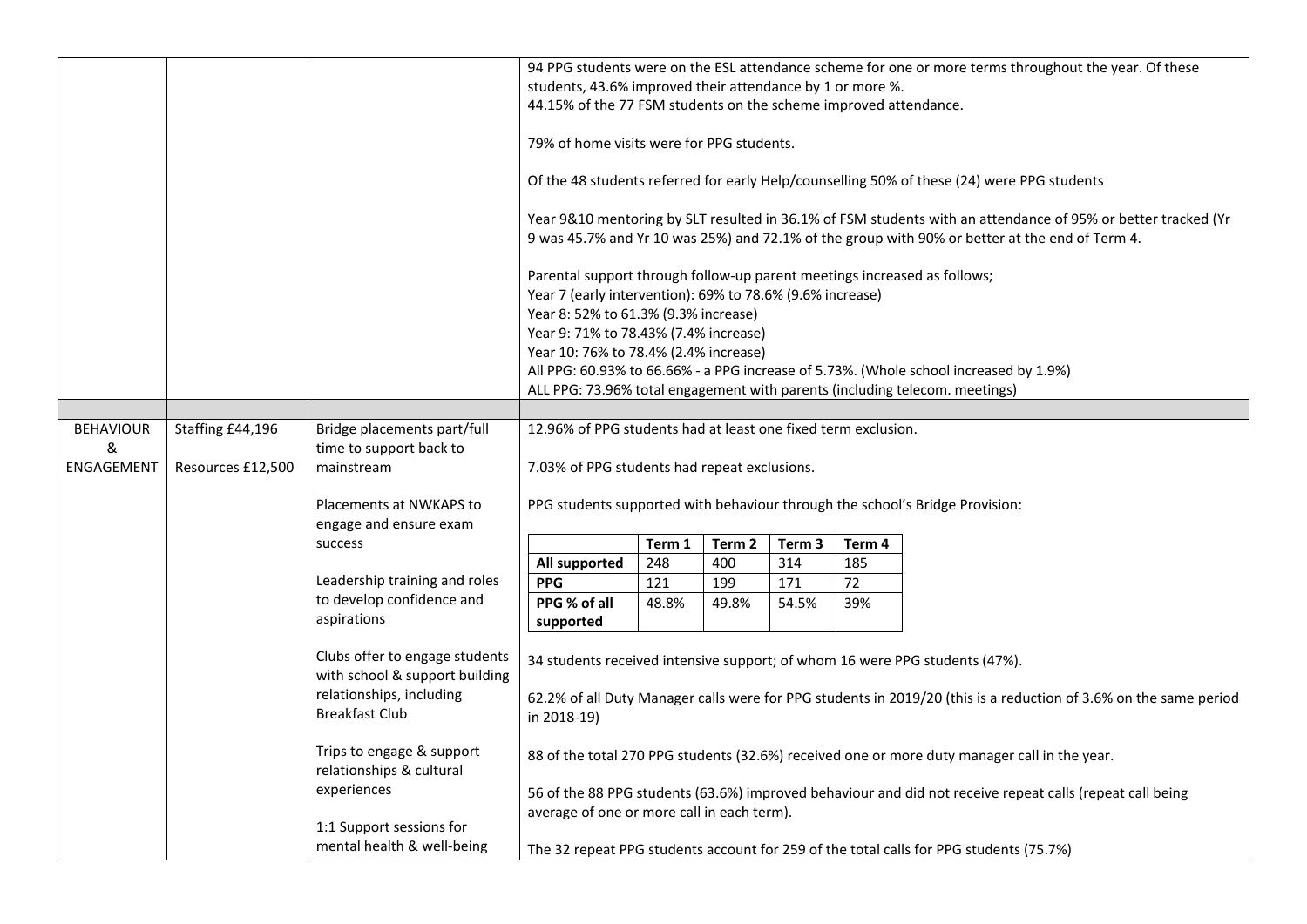| Setting up, monitoring and     | Summary;                                                                                                                                                                                                                                                                                                                                                                                                                                                                                                                                                                                                                                                                                                                                                                                                                                                                                                                                                                                                                                                                                                                                                                                                                                                                                                                                                                                                                                                                                                                                                  |          |                   |                   |  |  |  |
|--------------------------------|-----------------------------------------------------------------------------------------------------------------------------------------------------------------------------------------------------------------------------------------------------------------------------------------------------------------------------------------------------------------------------------------------------------------------------------------------------------------------------------------------------------------------------------------------------------------------------------------------------------------------------------------------------------------------------------------------------------------------------------------------------------------------------------------------------------------------------------------------------------------------------------------------------------------------------------------------------------------------------------------------------------------------------------------------------------------------------------------------------------------------------------------------------------------------------------------------------------------------------------------------------------------------------------------------------------------------------------------------------------------------------------------------------------------------------------------------------------------------------------------------------------------------------------------------------------|----------|-------------------|-------------------|--|--|--|
| signposting online support for | <b>Duty Manager</b>                                                                                                                                                                                                                                                                                                                                                                                                                                                                                                                                                                                                                                                                                                                                                                                                                                                                                                                                                                                                                                                                                                                                                                                                                                                                                                                                                                                                                                                                                                                                       |          | 2019-20 (T1 to 4) |                   |  |  |  |
| <b>Mental Health</b>           |                                                                                                                                                                                                                                                                                                                                                                                                                                                                                                                                                                                                                                                                                                                                                                                                                                                                                                                                                                                                                                                                                                                                                                                                                                                                                                                                                                                                                                                                                                                                                           |          |                   | PPG Percentage of |  |  |  |
|                                | Calls                                                                                                                                                                                                                                                                                                                                                                                                                                                                                                                                                                                                                                                                                                                                                                                                                                                                                                                                                                                                                                                                                                                                                                                                                                                                                                                                                                                                                                                                                                                                                     | Total    | 550               | 62.2%             |  |  |  |
|                                |                                                                                                                                                                                                                                                                                                                                                                                                                                                                                                                                                                                                                                                                                                                                                                                                                                                                                                                                                                                                                                                                                                                                                                                                                                                                                                                                                                                                                                                                                                                                                           | PPG only | 342               |                   |  |  |  |
| <b>HEA student Leadership</b>  | Different Students                                                                                                                                                                                                                                                                                                                                                                                                                                                                                                                                                                                                                                                                                                                                                                                                                                                                                                                                                                                                                                                                                                                                                                                                                                                                                                                                                                                                                                                                                                                                        | Total    | 172               | 51.2%             |  |  |  |
| Scheme to support Yr 8         |                                                                                                                                                                                                                                                                                                                                                                                                                                                                                                                                                                                                                                                                                                                                                                                                                                                                                                                                                                                                                                                                                                                                                                                                                                                                                                                                                                                                                                                                                                                                                           | PPG only | 88                |                   |  |  |  |
| motivation                     | Repeat Students (4 or more calls)                                                                                                                                                                                                                                                                                                                                                                                                                                                                                                                                                                                                                                                                                                                                                                                                                                                                                                                                                                                                                                                                                                                                                                                                                                                                                                                                                                                                                                                                                                                         | Total    | 47                | 68.1%             |  |  |  |
|                                |                                                                                                                                                                                                                                                                                                                                                                                                                                                                                                                                                                                                                                                                                                                                                                                                                                                                                                                                                                                                                                                                                                                                                                                                                                                                                                                                                                                                                                                                                                                                                           | PPG only | 32                |                   |  |  |  |
|                                | Calls by repeat students                                                                                                                                                                                                                                                                                                                                                                                                                                                                                                                                                                                                                                                                                                                                                                                                                                                                                                                                                                                                                                                                                                                                                                                                                                                                                                                                                                                                                                                                                                                                  | Total    | 362               | 71.5%             |  |  |  |
|                                |                                                                                                                                                                                                                                                                                                                                                                                                                                                                                                                                                                                                                                                                                                                                                                                                                                                                                                                                                                                                                                                                                                                                                                                                                                                                                                                                                                                                                                                                                                                                                           | PPG only | 259               |                   |  |  |  |
|                                | Additionally, 5 students had respite placements at NWKAPS to avoid exclusion and to re-engage. 4 of these<br>(80%) were PPG students.<br>There were 8 student leadership groups involving around 151 of the whole school population (17.3%). Some<br>students carried more than one leadership role.<br>Out of these, 37 PPG students had leadership roles. This is 24.5% of the total students with roles and equivalent<br>to 13.7% of all PPG students.<br>49% of the year 8 mentees, who received peer HEA mentoring, were PPG students<br>PPG attendance at Clubs:<br>A range of clubs were offered, based on student and staff voice, before school, at lunch time and after school<br>with particular focus on engaging PPG students. Take-up fluctuated across the year with 33% of PPG attending in<br>term 2 (whole school 40%) and 43% attending in term 3 (whole school 49%).<br>PPG engagement with Trips:<br>Approximately 87.3% (around 9.3% increase on 2018-19) of PPG students attended one trip in the year with<br>approximately 56.3% attending more than one.<br>22 PPG students received intensive 1:1 support from the school's Support Leader of Inclusion; this equates to<br>31.3% of the total who received this support.<br>In 2019-20, 182 students accessed the schools' online well-being support, of whom 26% were PPG students.<br>Additionally, during the school closure for Coronavirus, 75% of the students receiving bespoke well-being<br>support, via at least weekly emails and phone calls, were PPG students. |          |                   |                   |  |  |  |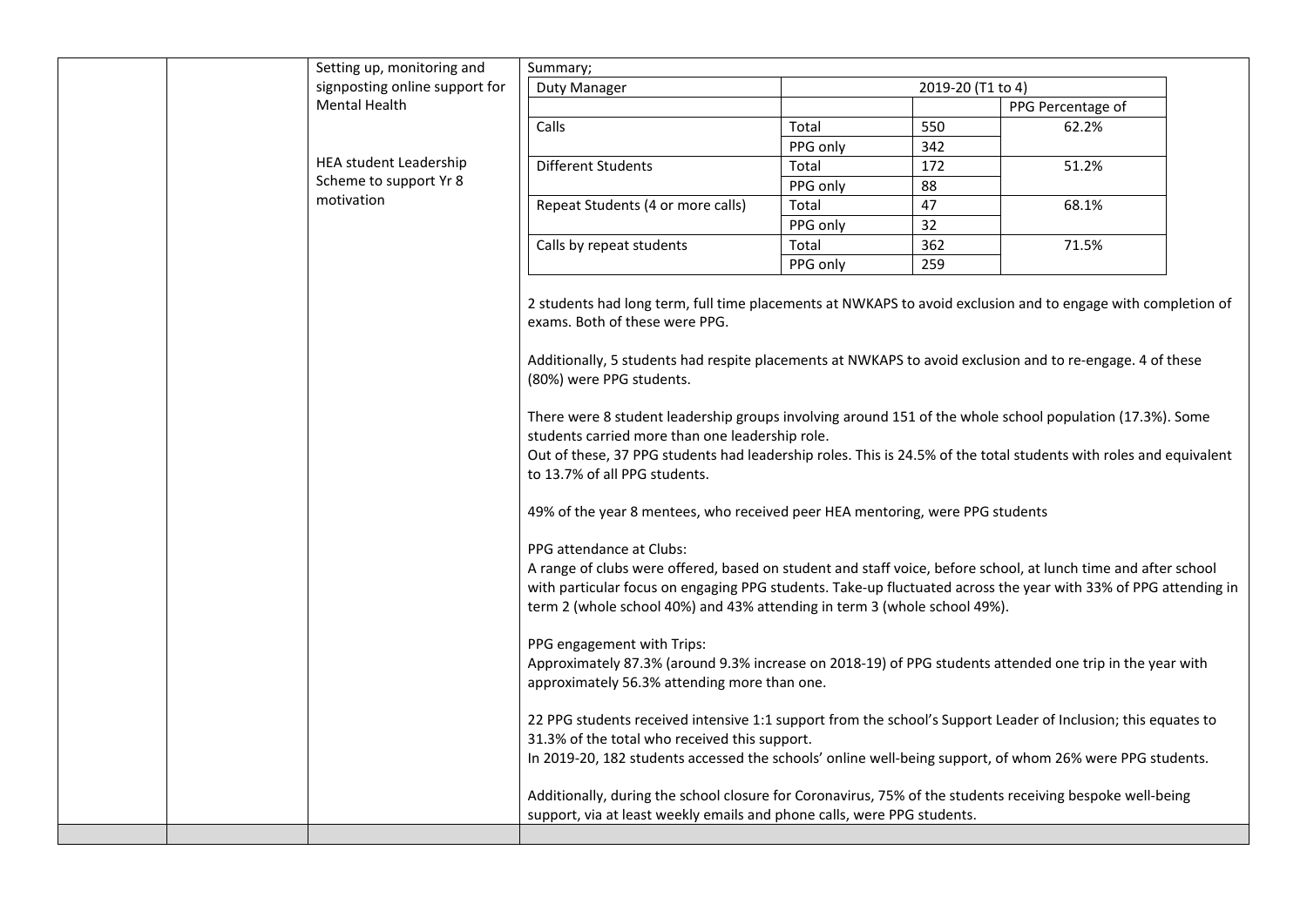| <b>ATTAINMENT</b> | Staffing £70,933  | Purchase of Revision/Study<br>Guides for long term loan to                                                                                                                | 50% of PPG students achieved Level 4+ in both English and Maths                                                                                                                                                                                            |                |         |        |                 |             |                                                                                                         |  |  |
|-------------------|-------------------|---------------------------------------------------------------------------------------------------------------------------------------------------------------------------|------------------------------------------------------------------------------------------------------------------------------------------------------------------------------------------------------------------------------------------------------------|----------------|---------|--------|-----------------|-------------|---------------------------------------------------------------------------------------------------------|--|--|
|                   | Resources £17,132 | all KS4 PPG students                                                                                                                                                      | PPG P8 was +0.22; and the more vulnerable FSM students' P8 was +0.09.                                                                                                                                                                                      |                |         |        |                 |             |                                                                                                         |  |  |
|                   |                   | Part or full payment of devices                                                                                                                                           | Year 11 mentoring by SLT resulted in all PPG students receiving resources (laptops and appropriate Revision<br>Guides, either on long term loan or through total/part payments)                                                                            |                |         |        |                 |             |                                                                                                         |  |  |
|                   |                   | NWKAPS used to ensure                                                                                                                                                     |                                                                                                                                                                                                                                                            |                |         |        |                 |             |                                                                                                         |  |  |
|                   |                   | completion of education &                                                                                                                                                 | <b>IMPACT:</b>                                                                                                                                                                                                                                             |                |         |        |                 |             |                                                                                                         |  |  |
|                   |                   | exams outcome                                                                                                                                                             | T2 2019<br>T4 2020                                                                                                                                                                                                                                         |                |         | CAG    | Difference from |             |                                                                                                         |  |  |
|                   |                   |                                                                                                                                                                           |                                                                                                                                                                                                                                                            |                |         |        | (unvalidated)   | start point |                                                                                                         |  |  |
|                   |                   |                                                                                                                                                                           | <b>FSM</b>                                                                                                                                                                                                                                                 | $-0.32$        | $-0.22$ |        | $+0.09$         | $+0.31$     |                                                                                                         |  |  |
|                   |                   |                                                                                                                                                                           | PPG                                                                                                                                                                                                                                                        | $+0.4$         | $+0.19$ |        | $+0.22$         | $+0.03$     |                                                                                                         |  |  |
|                   |                   |                                                                                                                                                                           |                                                                                                                                                                                                                                                            |                |         |        |                 |             |                                                                                                         |  |  |
|                   |                   |                                                                                                                                                                           |                                                                                                                                                                                                                                                            |                |         |        |                 |             | PPG students were supported with payment of devices and Years 10 & 11 PPG students were offered         |  |  |
|                   |                   |                                                                                                                                                                           | long-term loan.                                                                                                                                                                                                                                            |                |         |        |                 |             |                                                                                                         |  |  |
|                   |                   | Support with literacy through                                                                                                                                             | <b>OUTCOME:</b>                                                                                                                                                                                                                                            |                |         |        |                 |             |                                                                                                         |  |  |
|                   |                   | AR programme & support                                                                                                                                                    | <b>PPG</b>                                                                                                                                                                                                                                                 | <b>Non PPG</b> |         |        |                 |             |                                                                                                         |  |  |
|                   |                   | Breakfast /homework club<br>Transition Class - to support<br>vulnerable students in the<br>transition from Primary to<br>Secondary curriculum<br>Mental Health/well-being | Year<br>7                                                                                                                                                                                                                                                  | All<br>98%     | 100%    | 97.50% |                 |             |                                                                                                         |  |  |
|                   |                   |                                                                                                                                                                           | 8                                                                                                                                                                                                                                                          | 96.70%         | 98.30%  | 95.90% |                 |             |                                                                                                         |  |  |
|                   |                   |                                                                                                                                                                           | 9                                                                                                                                                                                                                                                          | 98.50%         | 98.10%  | 98.80% |                 |             |                                                                                                         |  |  |
|                   |                   |                                                                                                                                                                           | 10                                                                                                                                                                                                                                                         | 95.70%         | 100%    | 94%    |                 |             |                                                                                                         |  |  |
|                   |                   |                                                                                                                                                                           | 11                                                                                                                                                                                                                                                         | 97.20%         | 100%    | 96.10% |                 |             |                                                                                                         |  |  |
|                   |                   |                                                                                                                                                                           | 7 to 11                                                                                                                                                                                                                                                    | 97.20%         | 99.20%  | 96.40% |                 |             |                                                                                                         |  |  |
|                   |                   |                                                                                                                                                                           |                                                                                                                                                                                                                                                            |                |         |        |                 |             |                                                                                                         |  |  |
|                   |                   | support, including referring to                                                                                                                                           |                                                                                                                                                                                                                                                            |                |         |        |                 |             | All KS3 students received one lesson per week on the Accelerated Reader Programme. Within this, all PPG |  |  |
|                   |                   | and liaising with outside<br>agencies) to provide intense<br>support for exam stress                                                                                      | receive regular 1:1 support from the co-ordinator. Data is based on Autumn Terms 1&2, 2019 only.                                                                                                                                                           |                |         |        |                 |             |                                                                                                         |  |  |
|                   |                   |                                                                                                                                                                           | Increases in % of students "At or Above Expected Progress" categories were;                                                                                                                                                                                |                |         |        |                 |             |                                                                                                         |  |  |
|                   |                   | Invigilators for vulnerable                                                                                                                                               | Yr 7 PPG = 53% (decrease of 5% from start of the year)                                                                                                                                                                                                     |                |         |        |                 |             |                                                                                                         |  |  |
|                   |                   | students                                                                                                                                                                  | Yr 8 PPG = 61% (increase of 3% from start of the year)                                                                                                                                                                                                     |                |         |        |                 |             |                                                                                                         |  |  |
|                   |                   |                                                                                                                                                                           | Yr 9 PPG = 63% (increase of 11% from start of the year)                                                                                                                                                                                                    |                |         |        |                 |             |                                                                                                         |  |  |
|                   |                   |                                                                                                                                                                           | 27 students were part of a reading mentor scheme run by staff and supported by peer reading mentors; 9                                                                                                                                                     |                |         |        |                 |             |                                                                                                         |  |  |
|                   |                   |                                                                                                                                                                           | (33.33%) of these were PPG students.<br>Additionally, 19 students received reading interventions, resulting in expected or above progress being made. 5<br>of whom were PPG students (26.3%).                                                              |                |         |        |                 |             |                                                                                                         |  |  |
|                   |                   |                                                                                                                                                                           |                                                                                                                                                                                                                                                            |                |         |        |                 |             |                                                                                                         |  |  |
|                   |                   |                                                                                                                                                                           | The Year 7 Transition Class was largely taught by one member of staff to support and enable students with a<br>successful move from primary school curriculum and expectations to secondary. There were 25 students in total,<br>10 of whom were PPG (40%) |                |         |        |                 |             |                                                                                                         |  |  |
|                   |                   |                                                                                                                                                                           |                                                                                                                                                                                                                                                            |                |         |        |                 |             |                                                                                                         |  |  |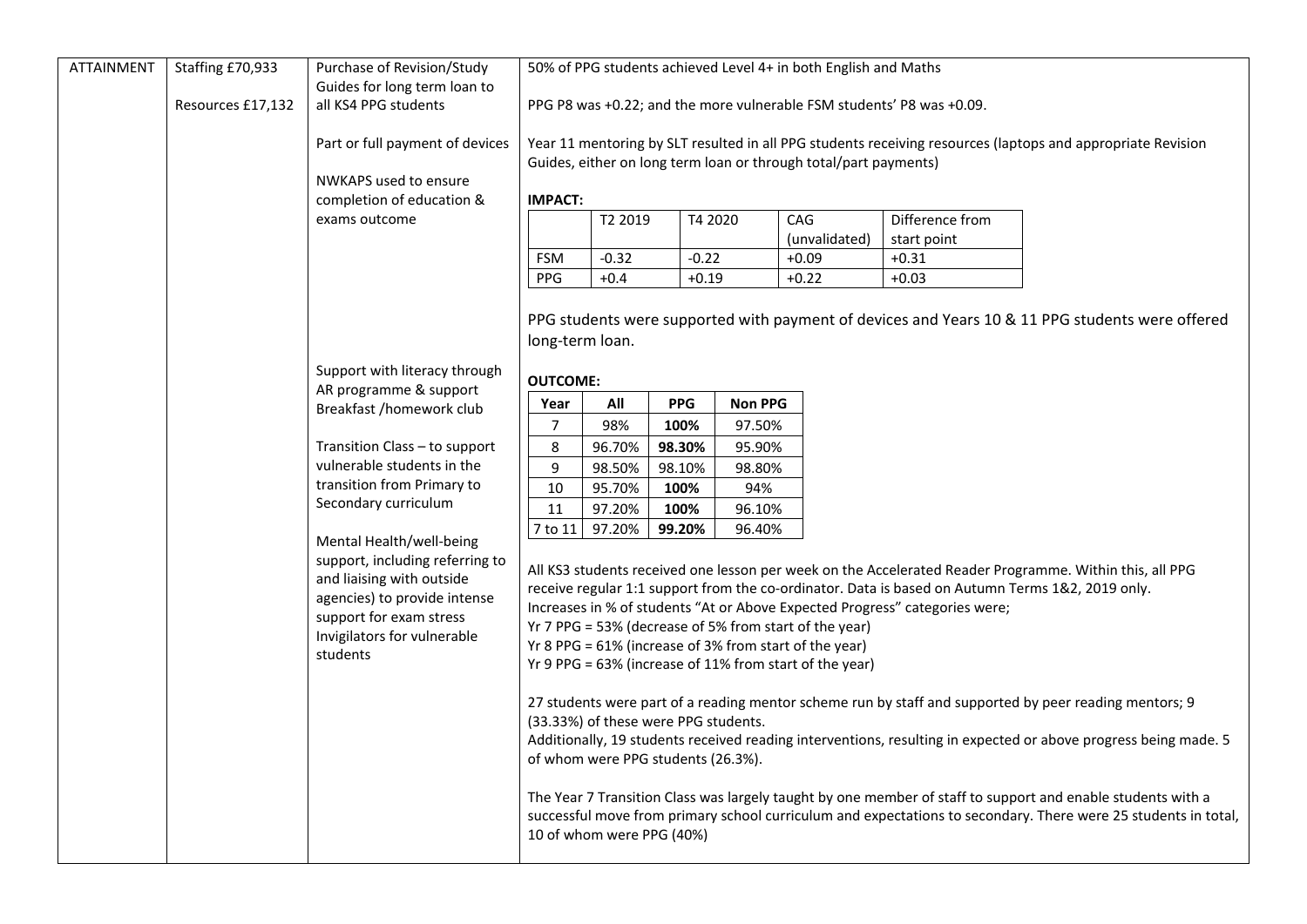|              |          | Outcomes:                                                                                                                                                                                          | <b>PPG Only</b> | PPG % of<br><b>Whole Class</b> |  |
|--------------|----------|----------------------------------------------------------------------------------------------------------------------------------------------------------------------------------------------------|-----------------|--------------------------------|--|
|              |          | Number and % achieving English MEG                                                                                                                                                                 | 4 (40%)         | 16%                            |  |
|              |          | Number and % achieving Maths MEG                                                                                                                                                                   | 5 (50%)         | 20%                            |  |
|              |          | Number and % achieving Science MEG                                                                                                                                                                 | 3 (30%)         | 12%                            |  |
|              |          | 32 students received Mental Health/well-being support, including referring to and liaising with outside agencies<br>(to provide intense support for exam stress). Of these, 34% were PPG students. |                 |                                |  |
| <b>TOTAL</b> | £233,750 |                                                                                                                                                                                                    |                 |                                |  |